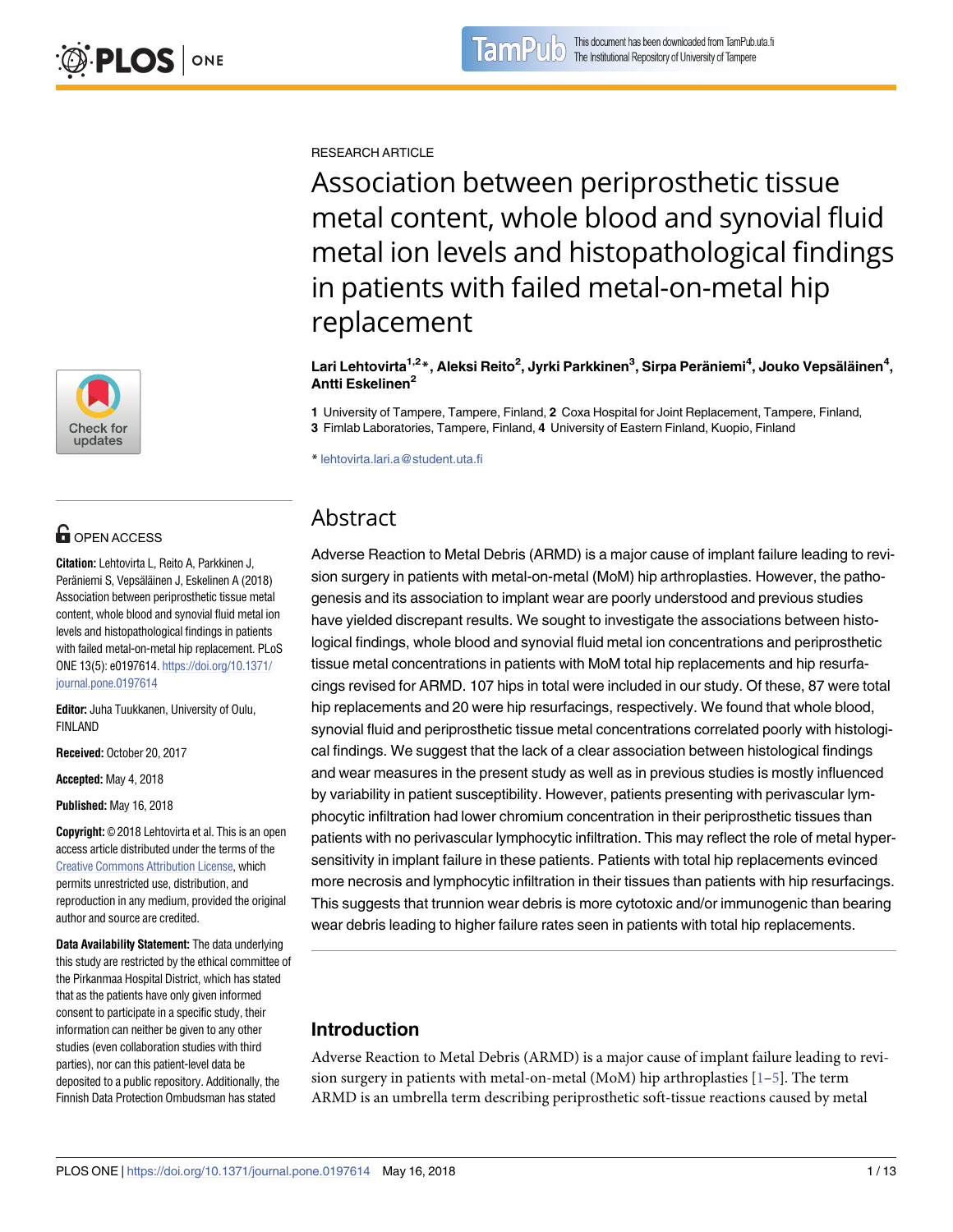<span id="page-1-0"></span>**PLOS**I ONE

(Dno 3744/41/2016) that only anonymized data can be openly published, and as our patient-level data cannot be fully anonymized, we are not allowed to provide it for open-access use. Interested researchers can send data access requests to the Coxa Hospital for Joint Replacement Research Coordinator Heli Kupari [\(heli.kupari@coxa.fi](mailto:heli.kupari@coxa.fi)).

**Funding:** The study was funded by the Competitive Research Funds of Pirkanmaa Hospital Didstrict (Grant 9N044, representing governmental funding). The funders had no role in study design, data collection and analysis, decision to publish, or preparation of the manuscript.

**Competing interests:** The authors have read the journal's policy and the authors of this manuscript have the following competing interests: Authors LL, AR, SP and JV have no competing interests related to the study. Author JP has received lecture fees from DePuy. Author AE has received lecture fees from DePuy and institutional research funding from DePuy and Zimmer Biomet. This does not alter our adherence to PLOS ONE policies on sharing data and materials.

wear debris that include metallosis, extra-articular pseudotumors (inflammatory, benign softtissue masses), overall inflammatory response of the tissue and variable amounts of necrosis seen as caseotic substance on macroscopic level. The term aseptic lymphocytic vasculitis-associated lesions (ALVAL) is more specific and was originally used to describe lymphocytic and necrotic tissue responses [[6\]](#page-10-0). In recent literature terms ALVAL and ARMD have often been inappropriately used interchangeably [[7\]](#page-10-0). The pathogenesis of these adverse reactions is poorly understood, but at least two different mechanisms have been suggested: 1. a non-specific, wear-particle induced cytotoxicity with foreign-body response [\[8,9\]](#page-10-0) and 2. a specific, type IV hypersensitivity response involving recruitment of lymphocytes in the tissues around failed MoM hip replacements, manifesting as ALVAL [\[6,10\]](#page-10-0).

Literature regarding implant wear and ARMD is inconclusive. Adverse reactions have been observed both in patients with high- and low-wearing hip replacements  $[11-15]$  $[11-15]$  $[11-15]$ . Several studies have investigated the associations between wear of the retrieved implants, or indirect markers of wear, and the histopathological findings of periprosthetic tissue taken at the revision surgery, but the results have been discrepant. Lymphocyte-dominated type IV response has been suggested as a cause of failure in patients with low-wearing implants [[12](#page-10-0),[16–18\]](#page-11-0) and cytotoxic response leading to macrophage recruitment in patients with high-wearing implants [\[8,12](#page-10-0)[,16\]](#page-11-0). However, conflicting findings not supporting these hypotheses have been published as well [[3,](#page-10-0)[15](#page-11-0),[19–21\]](#page-11-0). To the best of our knowledge, there has only been one small-scale study that has directly measured the amount of metal in the periprosthetic tissues and analyzed its association with histopathological findings. In that study, Lohmann et. al found that high metal content in the periprosthetic tissue was associated with lymphocyte-dominated, and low metal content was associated with macrophage-dominated response [[19](#page-11-0)]. These findings do not support the hypothesis of metal hypersensitivity as a cause of failure in low-wearing hips and foreign-body cytotoxic response in high-wearing hips.

Studies investigating wear, or indirect measures of wear, and histopathological findings have been inconclusive. The pathogenesis of ARMD and its association to implant wear is poorly understood as well as the potential difference between bearing surface wear debris and taper wear debris in the development of ARMD. Therefore, we aimed to investigate the associations between periprosthetic tissue metal content, whole blood (WB) metal ion concentrations, synovial fluid (SF) metal ion concentrations, and histopathological findings in patients with failed MoM total hip replacements compared to patients with failed MoM hip resurfacings.

## **Materials and methods**

We recruited a pilot patient for our study in June 2013 followed by the recruitment of consecutive patients between February 2014 and August 2016. In total, 134 hips with MoM implants were revised for ARMD at our institution during the period of recruitment. Of these, two hips were not included due to infection, two hips due to inadequate tissue sample and 23 hips were not included as they were operated on by surgeons who did not participate in recruitment and sample collection. Thus, 107 hips in total were included in our study. Of these, 87 were total hip replacements (THR) and 20 were hip resurfacings, respectively. Whole blood sample was available for 106 patients and synovial fluid sample for 90 patients. In addition to patients undergoing revision surgery, two further patients who had undergone primary hip arthroplasty and whose tissue samples had been retrieved from osteoarthritic synovium were recruited as controls for tissue metal analysis. Surgery was performed by or under the direct supervision of 14 senior orthopedic surgeons. Patient demographics and revised components are presented in detail in [Table](#page-2-0) 1. All patients gave written informed consent to participate in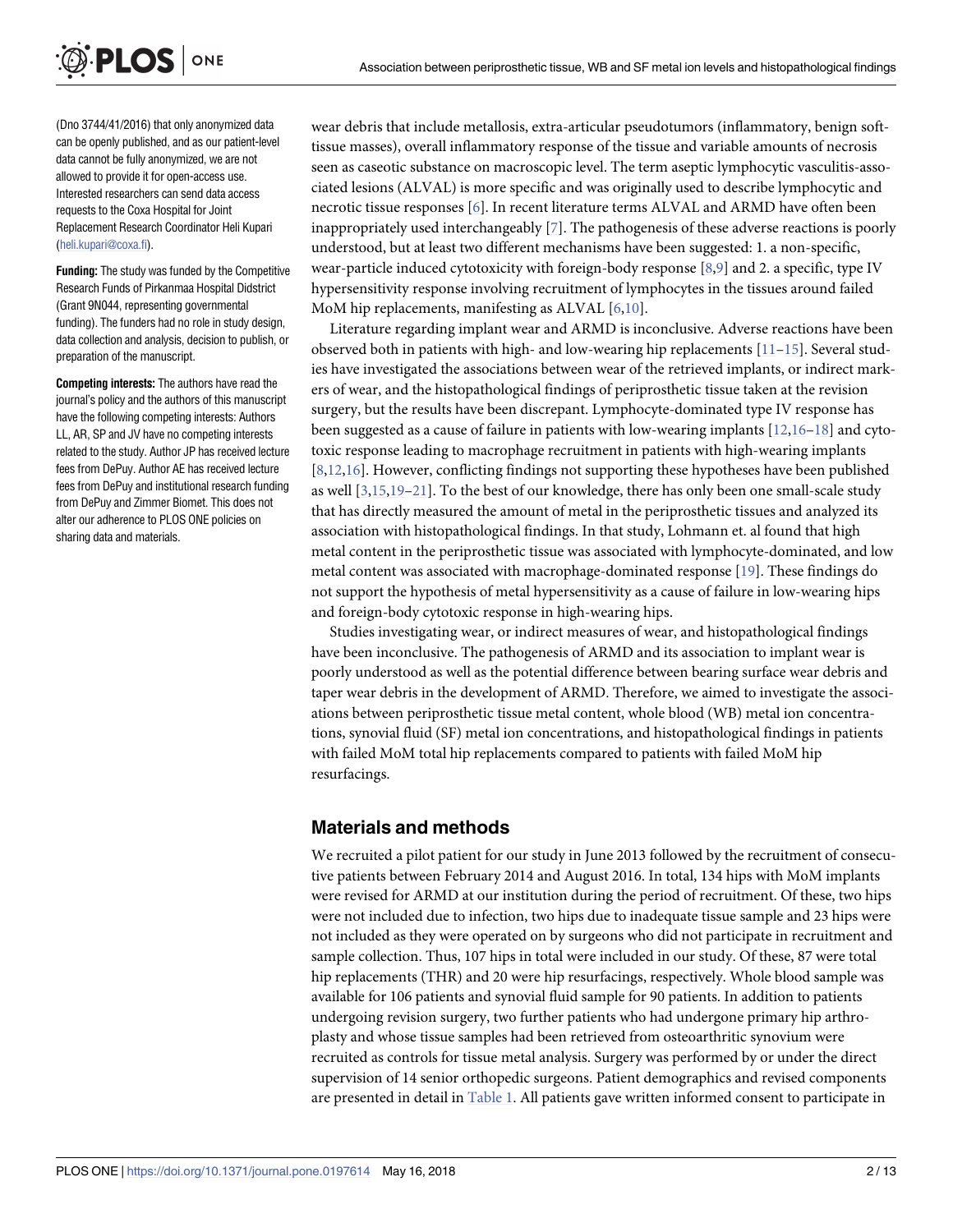#### <span id="page-2-0"></span>**[Table](#page-1-0) 1. Patient demographics and implant designs.**

| <b>Patient demographics</b>                                                       |                              |                |
|-----------------------------------------------------------------------------------|------------------------------|----------------|
| Mean age at the time of revision 66.8 years (SD 7.5 years)                        |                              |                |
| Mean follow-up time between index and revision operation 7.1 years (SD 2.5 years) |                              |                |
| Gender ratio: 42 females (42%) and 57 males (58%)                                 |                              |                |
| <b>Revised implants</b>                                                           |                              |                |
| Total hip replacements                                                            |                              | Amount         |
| Femoral component                                                                 | Acetabular component         |                |
| DePuy Summit                                                                      | DePuy ASR                    | 32             |
| DePuy Summit                                                                      | DePuy Pinnacle               | 10             |
| <b>Biomet Bimetric</b>                                                            | Biomet M2A38                 | 10             |
| <b>Biomet Bimetric</b>                                                            | <b>Biomet ReCap</b>          | 5              |
| DePuy Corail                                                                      | DePuy ASR                    | 4              |
| Smith-Nephew Synergy                                                              | Smith-Nephew R3              | $\overline{4}$ |
| Zimmer ZMR                                                                        | Zimmer Durom                 | $\overline{c}$ |
| Zimmer M/L Taper                                                                  | Zimmer Durom                 | $\overline{c}$ |
| Wright Medical Profemur                                                           | Wright Medical Conserve Plus | $\overline{c}$ |
| Other                                                                             | Other                        | 16             |
|                                                                                   |                              | $Total = 87$   |
| <b>Hip resurfacings</b>                                                           |                              |                |
| DePuy ASR                                                                         | 9                            |                |
| Smith-Nephew BHR                                                                  | 6                            |                |
| Zimmer Durom                                                                      | $\overline{c}$               |                |
| <b>Biomet ReCap</b>                                                               | $\overline{c}$               |                |
| Smith-Nephew BHR-TM Revision shell                                                | 1                            |                |
|                                                                                   |                              | $Total = 20$   |

<https://doi.org/10.1371/journal.pone.0197614.t001>

this study, and the study was also approved by the institutional ethical committee (Ethics Committee of Pirkanmaa Hospital District, decision R11196).

Revision surgery was considered, as previously described  $[2,22-24]$  $[2,22-24]$  $[2,22-24]$ , if 1) a clear pseudotumour (Imperial class 2A, 2B or 3) [\[25\]](#page-11-0) was observed on cross-sectional imaging regardless of symptoms or whole blood metal ion levels; or 2) the patient had elevated whole blood metal ion levels and hip symptoms despite normal findings in cross-sectional imaging; or 3) the patient had a continuously symptomatic hip or progressive symptoms regardless of imaging findings or metal ion levels. Symptoms included hip pain, discomfort, sense of instability, and/ or impaired function of the hip and sounds from the hip (clacking, squeaking). Whole blood metal ion levels were regarded as being elevated if either chromium or cobalt exceeded 5 ppb. Postoperatively, failure was classified as being due to ARMD and included in our study if the following criteria were met: 1) there was presence of metallosis or macroscopic synovitis in the joint; and/or 2) a pseudotumor was found during revision; and/or 3) a moderate to high number of perivascular lymphocytes along with tissue necrosis and/or fibrin deposition was seen in the histopathologic sample; and 4) perioperatively there was no evidence of component loosening or periprosthetic fracture. In addition, infection was ruled out by obtaining multiple (at least five) bacterial cultures during revision surgery.

### **Metal analysis of the periprosthetic tissue**

During every revision surgical procedure, samples of the inflamed synovia and/or pseudotumor were obtained for both histopathological and metal content analysis. For metal content analysis, a subsample (approx. 0.3 g) was cut from the tissue sample, weighed, and transferred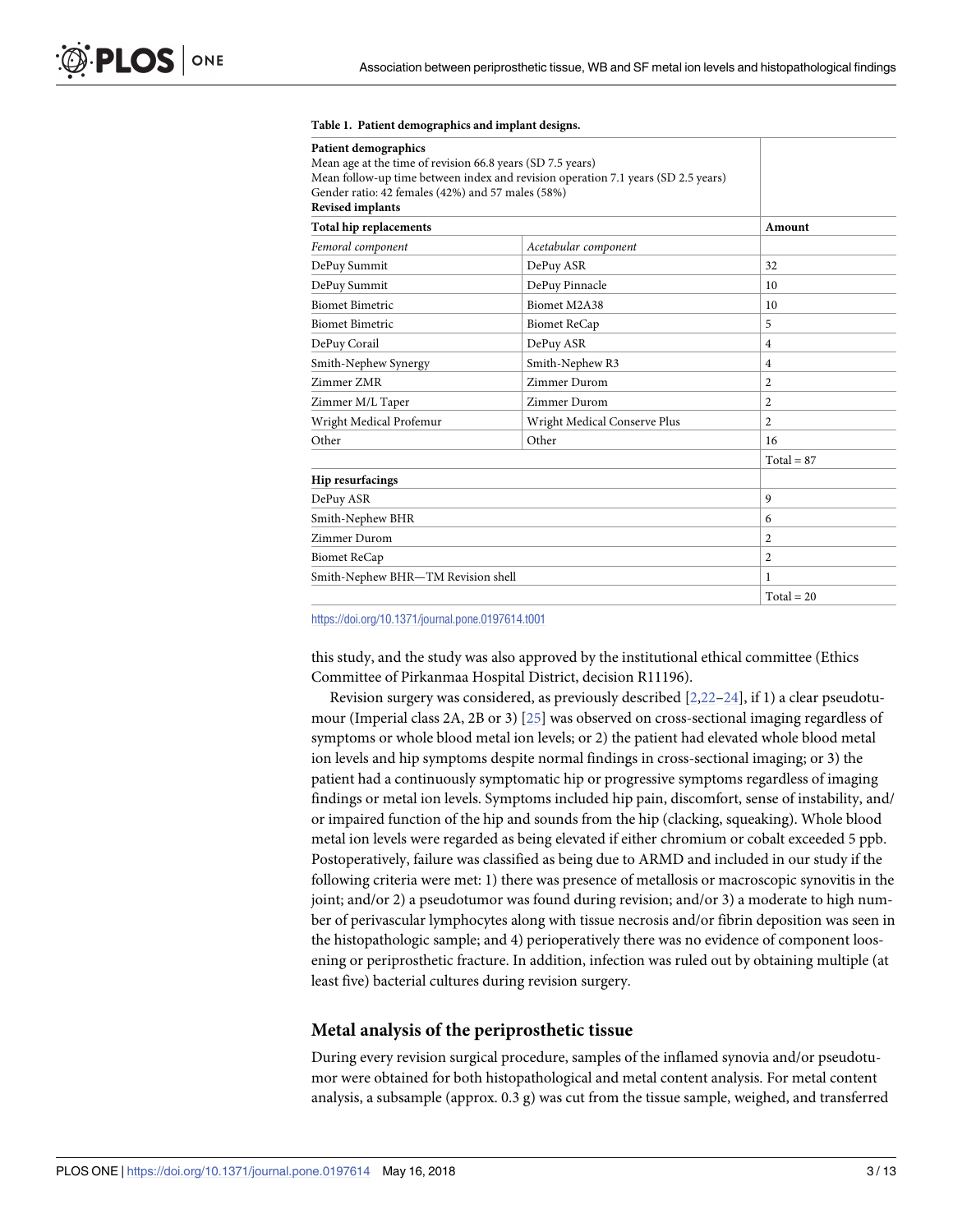<span id="page-3-0"></span>into a teflon vessel. Samples were first decomposed with 5 ml suprapur HNO3 (Merck) by microwave digestion technique using a CEM MDS-2000 Microwave System (CEM corporation, Matthews, NC, USA) and then diluted to 10 ml with Milli Q-water. The digests were analyzed for Al, Cr, Co, Ti, Mo, and V with a Inductively Coupled Plasma Optical Emission Spectrometer. Thermo Electron iCAP 6600 Duo View equipped with Cetac ASX-520Hs and autosampler was used (Thermo Fisher Scientific, Waltham, MA, USA). Detection limits for Al, Cr, Co, Ti, Mo, and V were 9.0, 0.2, 0.2, 3.0, 0.2 and 3.0 μg/g, respectively. NIST SRM 1576b (Bovine liver) was used as certified reference material to ensure the performance of analytical procedure for tissue samples.

### **Histopathological analysis of the periprosthetic tissue**

For histopathological analysis, each tissue sample was formalin fixed and embedded in paraffin. Several 10 μm microtome sections were made. Standard hematoxylin and eosin staining was used. The sections were examined histologically under normal light with a Nikon Eclipse 50i (Nikon Corporation, Shinagawa, Tokyo, Japan). The samples were graded by a senior musculoskeletal pathologist (JP) using grading described by Natu et. al [\[10\]](#page-10-0). The grading consisted of following parameters: 1) lymphocyte cuff thickness, 2) whether diffuse lymphocytic infiltration was present, 3) presence of germinal centers, 4) histiocyte sheet thickness, 5) metal particle load within histiocytes, 6) Grade of tissue necrosis, 7) presence of plasma cells and 8) presence of granulomas. Lymphocytic cuff thickness was calculated using a 1mm eyepiece graticule. Calculations were done using 10x magnification. An average of five measurements was taken and graded as 0–3 (absent, 0.25 mm, 0.25–0.75 mm, *>*0.75 mm). Macrophage sheet thickness was also calculated using a graticule and graded 0–3 (absent, *<*1 mm, 1–2 mm, *>*2mm). Metal particle load within macrophages was graded as 0–4 as done in the assessment of iron decomposition in liver cells [[26](#page-11-0),[27\]](#page-11-0). The extent of overall tissue necrosis in a sample was graded based on the surface necrosis typing according to Davies et al. [\[28\]](#page-11-0). Type 1 surface contains intact synovial epithelium. Type 2 surface shows loss of synovial epithelial cells without fibrin deposition. In type 3 surface there is fibrin deposition and in type 4 surface there is extensive necrosis and loss of architecture. The extent of type 4 surface necrosis was used to grade the overall tissue necrosis in a given sample, as described by Natu et al. [\[10\]](#page-10-0). In grade 4 necrosis, more than 75% of the tissue sample showed type 4 surface necrosis. In grade 3 necrosis, between 25% and 75% showed type 4 surface necrosis. In grade 2 necrosis either less than 25% of the tissue showed type 4 surface necrosis or the tissue showed type 3 surface. In grade 1 necrosis, the sample consisted of type 2 surface.

### **Whole blood and synovial fluid metal analysis**

Since January 2012, WB metal ion (Co and Cr) concentrations have been routinely measured as a part of the systematic follow-up program for patients with MoM hip replacements at our institution. All patients underwent WB analysis of Co/Cr following sampling from the antecubital vein using a 21-gauge needle connected to a Vacutainer system (Becton, Dickinson and Company, Franklin Lakes, NJ, USA) and trace-element blood tubes containing sodium ethylenediaminetetraacetic acid (EDTA). Standard operating procedures were established at the Finnish Institute for Occupational Health for Co and Cr measurement using dynamic reaction cell inductively coupled plasma (quadripole) mass spectrometry (Agilent 7500 cx, Agilent Technologies, Santa Clara, CA, USA). The laboratory technicians were blinded to all clinical outcomes. The samples were preserved in  $+6$  °C to  $+8$  °C prior to analysis.

Since October 2011, our MoM hip revision protocol has involved perioperative SF aspiration, which is always taken before opening the deep fascia using a standard 18- to 20-gauge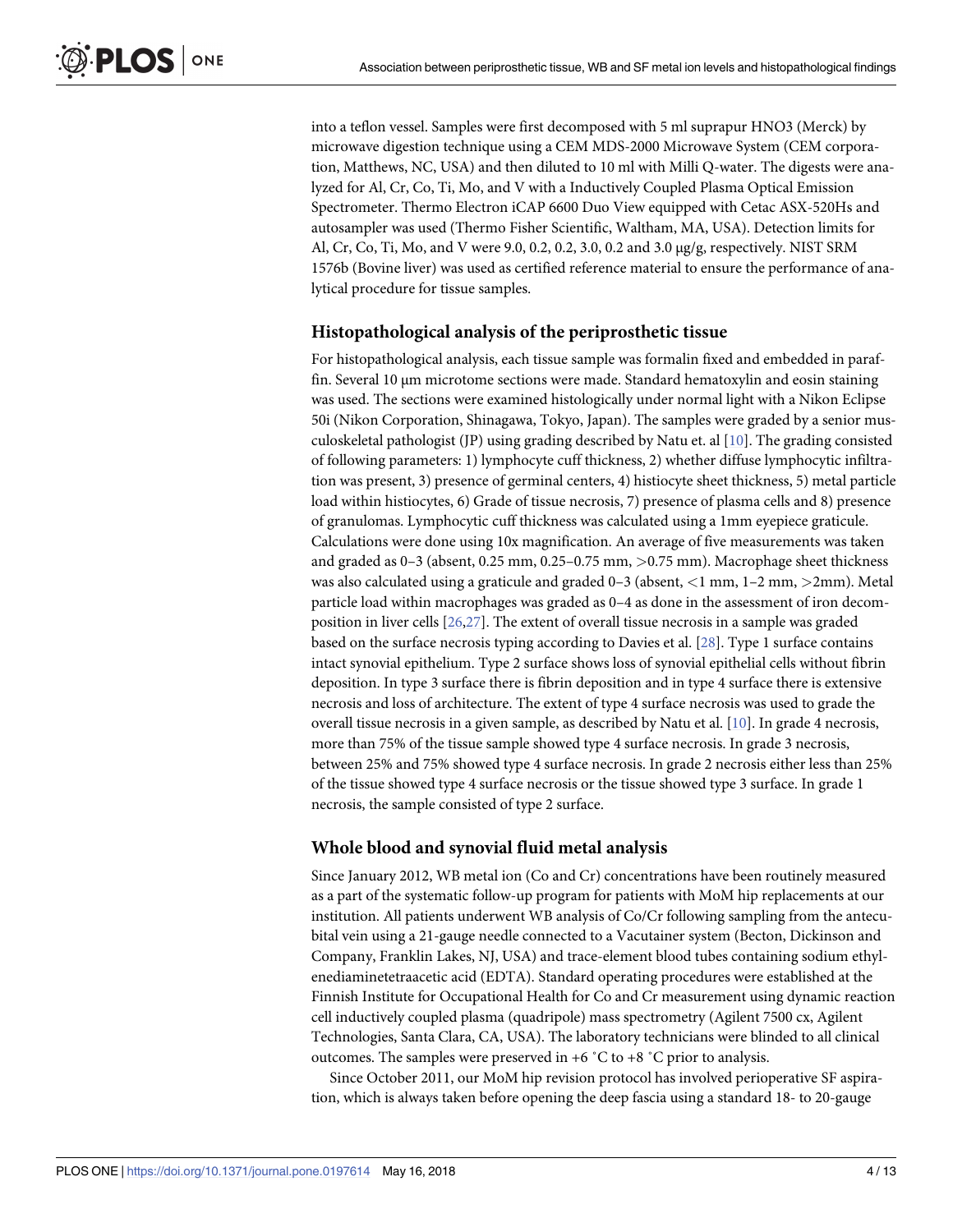needle connected to a Vacutainer system (Becton, Dickinson and Company, Franklin Lakes, New Jersey) and trace element tubes containing sodium EDTA. Similar procedures were used for SF metal ion concentration measurement as described above for WB.

### **Statistical analysis**

Spearman rank correlation was used to study the associations between tissue metal contents, WB and SF metal ion concentrations, and histopathological measures due to these variables being non-normally distributed. Medians were calculated for the tissue metal contents and the histopathological measures. Mann-Whitney U-test was used for comparing medians. When analyzing the correlation between WB metal ion concentrations and other factors, we only included patients with unilateral hip replacements (69 patients with total hip replacement and 9 patients with hip resurfacing) to avoid the confounding effect of metal ions being released to the blood from a second source. The internal validity of our study was investigated by correlating the microscopically visible metal particles with the tissue metal content. We should observe significant association to have a valid method for metal content assessment. The threshold for statistical significance was set to 0.05. The analyses were conducted using IBM SPSS version 21.

### **Results**

Chromium had the highest concentration of all metals in the periprosthetic tissue in both the HR and THR groups (Table 2). In whole blood, however, cobalt ions were present in higher concentrations than chromium ions (Table 3). Titanium was elevated above the detection limit in nine patients with hip resurfacing and in 29 patients with THR. The concentrations for aluminum and vanadium did not reach the detection limit in any of the patients and were thus omitted from the analyses. There were no statistically significant differences in periprosthetic tissue metal concentrations between THR and hip resurfacing groups (Table 2). In whole blood, median cobalt concentration was approximately twice as high in the THR group compared to hip resurfacing group (Table 3). There was no difference in whole blood chromium ion concentration between the groups (Table 3). In the tissue samples of the two control

Table 2. Median values with respected p-values and ranges for periprosthetic tissue metal concentrations in patients with total hip replacements  $(n = 87)$  and hip **resurfacings (n = 20).**

| Metal       | Total hip replacement                      |                   | <b>Hip resurfacing</b>                     |                   |         |
|-------------|--------------------------------------------|-------------------|--------------------------------------------|-------------------|---------|
|             | Median concentration in tissue $(\mu g/g)$ | Range $(\mu g/g)$ | Median concentration in tissue $(\mu g/g)$ | Range $(\mu g/g)$ | P-value |
| Chromium    | 39.2                                       | $0.4 - 1955.0$    | 43.8                                       | $ 0.6 - 922.1$    | 0.60    |
| Cobalt      | 6.4                                        | $0.2 - 262.0$     | 3.2                                        | $0.2 - 248.8$     | 0.189   |
| Molybdenium | 1.8                                        | $0.2 - 174.6$     | 0.5                                        | $0.2 - 32.4$      | 0.080   |
| Titanium    | 5.8                                        | $3.0 - 118.9$     | 4.9                                        | $4.9 - 25.3$      | 0.10    |

<https://doi.org/10.1371/journal.pone.0197614.t002>

Table 3. Median values, respected p-values and ranges for whole blood metal ion concentrations in patients with unilateral total hip replacement ( $n = 69$ ) or hip **resurfacing (n = 13) patients.**

| Metal    | Total hip replacement                      |               | Hip resurfacing                            |                   |         |  |
|----------|--------------------------------------------|---------------|--------------------------------------------|-------------------|---------|--|
|          | Median concentration in whole blood (µg/l) | Range (µg/l)  | Median concentration in whole blood (µg/l) | Range $(\mu g/l)$ | P-value |  |
| Chromium |                                            | $0.4 - 29.9$  | 3 Q                                        | 1.5–7.2           | 0.60    |  |
| Cobalt   | 1.0                                        | $0.6 - 108.5$ | 3.9                                        | $1.5 - 16.2$      | 0.001   |  |

<https://doi.org/10.1371/journal.pone.0197614.t003>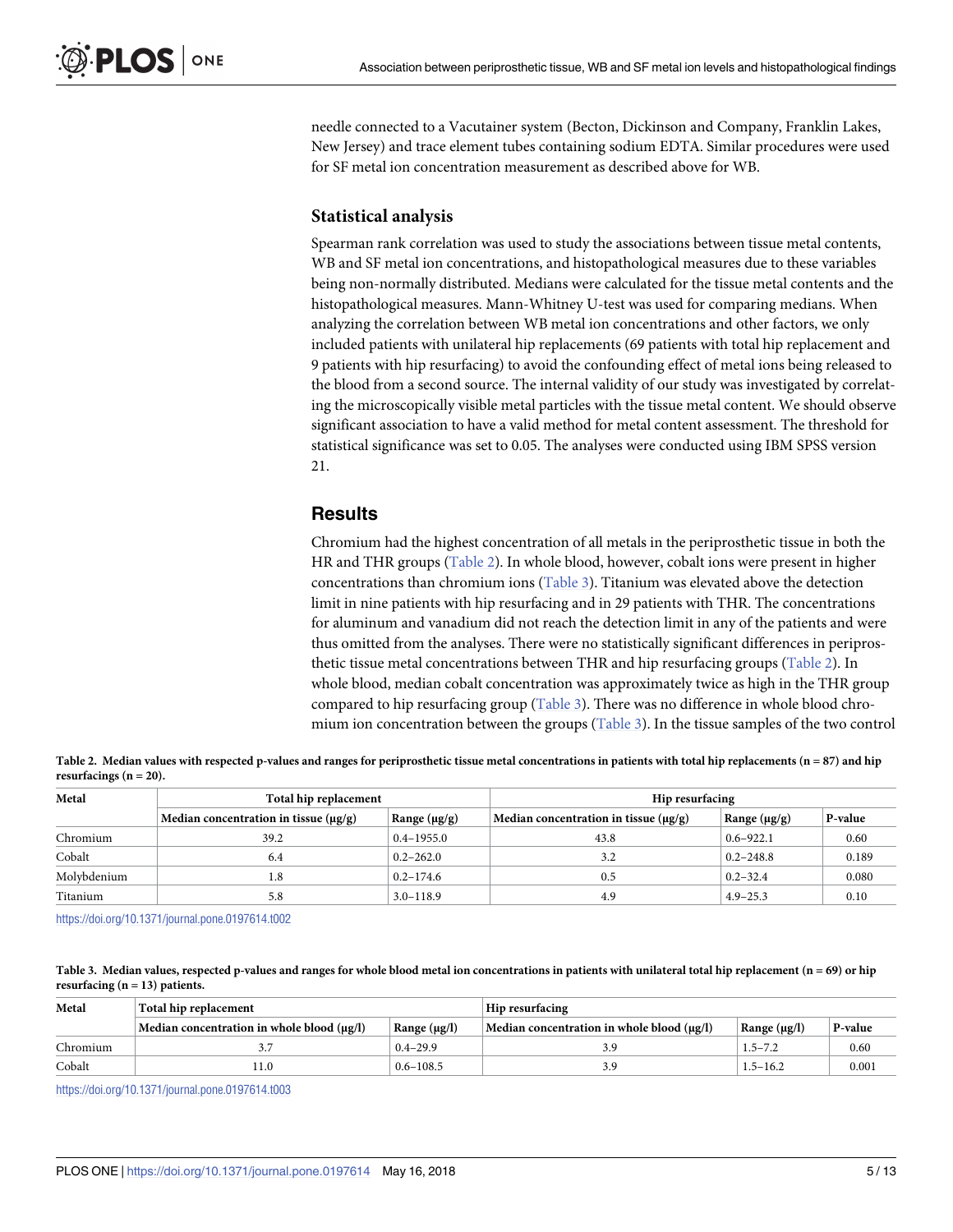|                            |                      | Total hip replacement | Hip resurfacing | P-value |
|----------------------------|----------------------|-----------------------|-----------------|---------|
| Lymphocyte cuff thickness  | $0$ (absent)         | 33 (37.9%)            | 15 (75%)        |         |
|                            | $1(0-0.25mm)$        | 41 (47.1%)            | 4(20%)          |         |
|                            | 2 (>0.25mm)          | 13 (14.9%)            | $1(5.0\%)$      |         |
|                            |                      |                       |                 | 0.011   |
| Macrophage sheet thickness | $0$ (absent)         | $1(1\%)$              | $0(0\%)$        |         |
|                            | $1$ ( $\langle$ 1mm) | 68 (78.2%)            | 18 (90%)        |         |
|                            | $2(1-2mm)$           | $16(18.4\%)$          | $2(10\%)$       |         |
|                            | 3 (>2mm)             | $2(2.3\%)$            | $0(0\%)$        | 0.65    |
| <b>Grade of necrosis</b>   |                      | $3(3.4\%)$            | $8(40\%)$       |         |
|                            | $\mathbf{2}$         | 19 (21.8%)            | 4(20%)          |         |
|                            | 3                    | 12 (13.8%)            | 1(5%)           |         |
|                            | 4                    | 53 (60.9%)            | 7(35%)          |         |
|                            |                      |                       |                 | < 0.001 |

Table 4. Lymphocyte cuff thickness, macrophage sheet thickness and grade of necrosis in total hip replacement group ( $n = 87$ ) and hip resurfacing group ( $n = 20$ ).

<https://doi.org/10.1371/journal.pone.0197614.t004>

patients, only the concentration of chromium exceeded the detection limit  $(0.3 \mu g/g$  and 0.5 μg/g, respectively).

Lymphocyte cuff thickness score was higher in patients with THRs versus hip resurfacing (Table 4) and the difference was statistically significant ( $p = 0.011$ ). Macrophage sheet thickness between hip resurfacing and THR groups did not differ significantly (Table 4,  $p = 0.65$ ). The grade of tissue necrosis was higher in the THR group compared to hip resurfacing group (Table 4, p *<* 0.0001).

Correlations between histological variables, periprosthetic tissue metal concentrations, whole blood metal ion levels and synovial fluid metal ion levels are presented in Table 5. Of all the variables, only metal particle load within macrophages had statistically significant but weak correlations with metal ion levels in tissues and whole blood in the THR group. In the resurfacing group, only the synovial fluid chromium and metal particle load had a statistically

|                 | Total hip replacement |                  |                |                | Hip resurfacing |                  |               |                |
|-----------------|-----------------------|------------------|----------------|----------------|-----------------|------------------|---------------|----------------|
|                 | Lymphocytic           | Macrophage sheet | Grade of       | Metal particle | Lymphocytic     | Macrophage sheet | Grade of      | Metal particle |
|                 | cuffing               | thickness        | necrosis       | load           | cuffing         | thickness        | necrosis      | load           |
| Tissue chromium | $rho = -0.20$         | $rho = 0.022$    | $rho = -0.13$  | $rho = 0.34$   | $rho = -0.36$   | $rho = 0.12$     | $rho = -0.28$ | $rho = 0.29$   |
|                 | $p = 0.063$           | $p = 0.84$       | $p = 0.22$     | p < 0.01       | $p = 0.12$      | $p = 0.63$       | $p = 0.23$    | $p = 0.22$     |
| Tissue cobalt   | $rho = -0.072$        | $rho = 0.031$    | $rho = -0.001$ | $rho = 0.30$   | $rho = -0.35$   | $rho = 0.09$     | $rho = -0.28$ | $rho = 0.26$   |
|                 | $p = 0.51$            | $p = 0.78$       | $p = 0.99$     | p < 0.01       | $p = 0.13$      | $p = 0.72$       | $p = 0.23$    | $p = 0.27$     |
| Tissue          | $rho = -0.071$        | $rho = 0.060$    | $rho = -0.069$ | $rho = 0.25$   | $rho = -0.29$   | $rho = 0.03$     | $rho = -0.34$ | $rho = 0.30$   |
| molybdenium     | $p = 0.514$           | $p = 0.584$      | $p = 0.53$     | $p = 0.019$    | $p = 0.21$      | $p = 0.90$       | $p = 0.15$    | $p = 0.20$     |
| Tissue titanium | $rho = -0.017$        | $rho = -0.036$   | $rho = -0.035$ | $rho = 0.11$   | $rho = -0.16$   | $rho = -0.030$   | $rho = -0.13$ | $rho = -0.077$ |
|                 | $p = 0.88$            | $p = 0.74$       | $p = 0.74$     | $p = 0.30$     | $p = 0.51$      | $p = 0.60$       | $p = 0.58$    | $p = 0.75$     |
| WB Cr           | $rho = -0.092$        | $rho = 0.043$    | $rho = 0.011$  | $rho = 0.21$   | $rho = -0.34$   | $rho = 0.29$     | $rho = 0.14$  | $rho = 0.32$   |
|                 | $p = 0.45$            | $p = 0.73$       | $p = 0.92$     | $p = 0.085$    | $p = 0.25$      | $p = 0.35$       | $p = 0.66$    | $p = 0.29$     |
| WB Co           | $rho = -0.088$        | $rho = -0.053$   | $rho = 0.10$   | $rho = 0.39$   | $rho = -0.11$   | $rho = 0.29$     | $rho = 0.33$  | $rho = 0.53$   |
|                 | $p = 0.47$            | $p = 0.67$       | $p = 0.41$     | p < 0.01       | $p = 0.72$      | $p = 0.35$       | $p = 0.27$    | $p = 0.067$    |
| SF Cr           | $rho = -0.096$        | $rho = 0.020$    | $rho = -0.077$ | $rho = 0.15$   | $rho = -0.46$   | $rho = 0.00$     | $rho = 0.11$  | $rho = 0.77$   |
|                 | $p = 0.39$            | $p = 0.86$       | $p = 0.49$     | $p = 0.18$     | $p = 0.22$      | $p = 1.00$       | $p = 0.78$    | $p = 0.016$    |
| SF Co           | $rho = 0.053$         | $rho = 0.12$     | $rho = 0.17$   | $rho = 0.17$   | $rho = -0.43$   | $rho = 0.21$     | $rho = 0.19$  | $rho = 0.59$   |
|                 | $p = 0.64$            | $p = 0.30$       | $p = 0.12$     | $p = 0.14$     | $p = 0.25$      | $p = 0.59$       | $p = 0.62$    | $p = 0.096$    |

Table 5. Correlations between histological findings, periprosthetic tissue metal concentrations, whole blood metal ion levels (WB) and and synovial fluid (SF) metal ion levels in total hip replacement group ( $n = 87$ ) and hip resurfacing group ( $n = 20$ ). Cells containing statistically significant values are colored in gray.

<https://doi.org/10.1371/journal.pone.0197614.t005>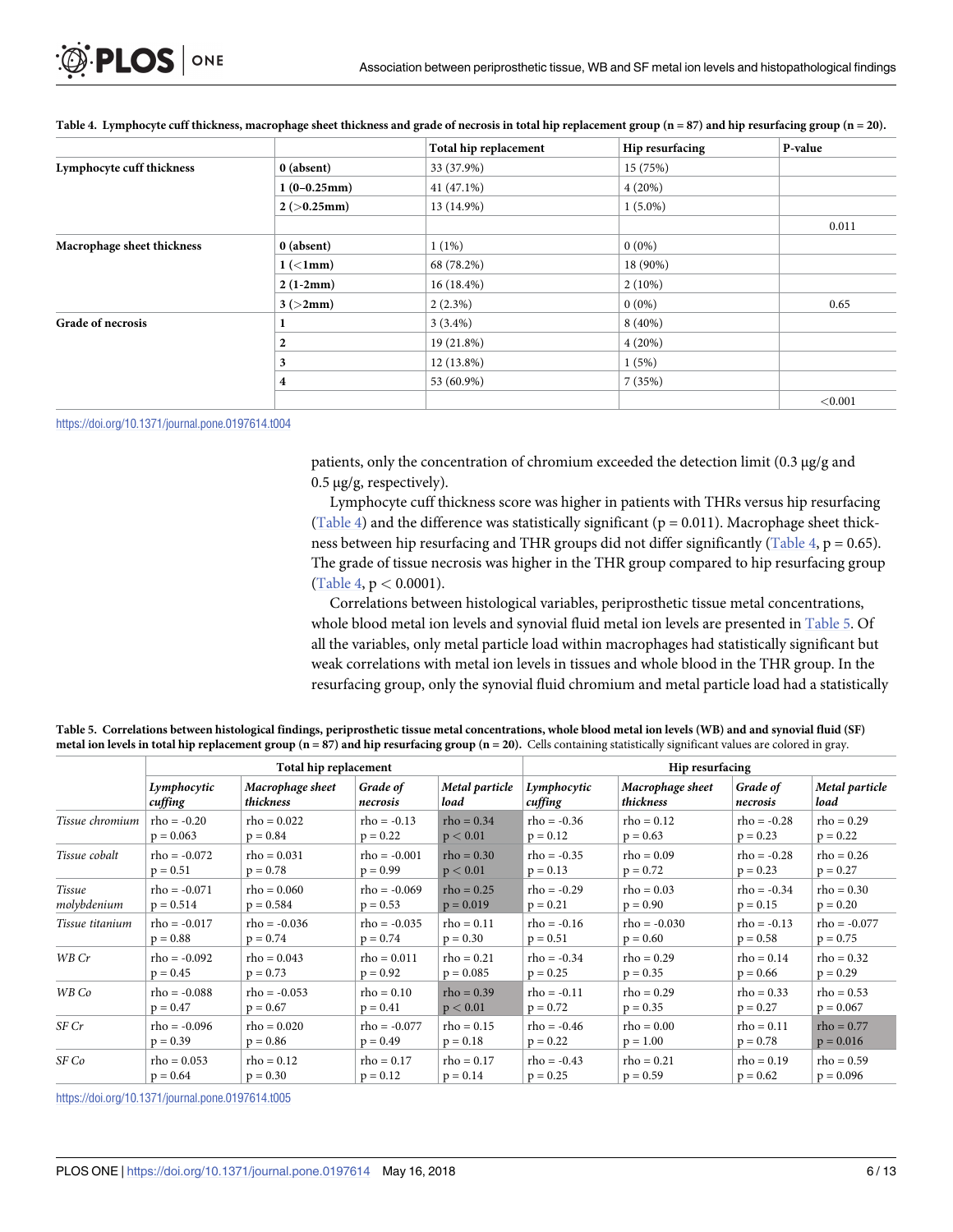#### Table 6. Median metal concentration in tissues with lymphocytes present and tissues with no lymphocytes present in the total hip replacement group ( $n = 87$ ).

| Median concentration in tissue $(\mu g/g)$ | Lymphocytes present | $\vert$ No lymphocytes present | P-value |
|--------------------------------------------|---------------------|--------------------------------|---------|
| Chromium                                   | 30.1                | 67.4                           | 0.045   |
| Cobalt                                     | 6.4                 | 0.1                            | 0.43    |
| Molvbdenium                                | .                   | 1.0                            | 0.38    |

<https://doi.org/10.1371/journal.pone.0197614.t006>

#### Table 7. Median metal concentration in tissues with lymphocytes present and tissues with no lymphocytes present in the hip resurfacing group ( $n = 20$ ).

| Median concentration in tissue (µg/g) | Lymphocytes present | No lymphocytes present | P-value |  |
|---------------------------------------|---------------------|------------------------|---------|--|
| Chromium                              | 8.0                 | 79.3                   | 0.1     |  |
| Cobalt                                | 1.Z                 |                        | 0.12    |  |
| Molvbdenium                           | 0.3                 | 0.69                   | 0.20    |  |

<https://doi.org/10.1371/journal.pone.0197614.t007>

Table 8. Spearman rho correlation coefficients between tissue metal concentrations, whole blood (WB) and synovial fluid (SF) metal ion concentrations in total hip **replacement (n = 87) and hip resurfacing (n = 20) groups.**

|             | Total hip replacement  |                        | Hip resurfacing         |                            |  |
|-------------|------------------------|------------------------|-------------------------|----------------------------|--|
|             | Tissue chromium        | Tissue cobalt          | Tissue chromium         | Tissue cobalt              |  |
| WB chromium | $rho = 0.32, p < 0.01$ |                        | $rho = 0.48, p = 0.10$  |                            |  |
| WB cobalt   |                        | $rho = 0.31, p < 0.01$ |                         | $rho = 0.24$ , $p = 0.43$  |  |
| SF chromium | $rho = 0.29, p < 0.01$ |                        | $rho = 0.63, p = 0.067$ |                            |  |
| SF cobalt   |                        | $rho = 0.34, p < 0.01$ |                         | $rho = 0.70$ , $p = 0.035$ |  |

<https://doi.org/10.1371/journal.pone.0197614.t008>

significant correlation. Correlation between lymphocyte cuff thickness and periprosthetic tissue chromium concentration trended towards significance in the THR group ( $\rho = -0.20$ ,  $p = 0.063$ ).

In the THR group in tissues with no lymphocyte infiltration at all, median chromium concentration was higher than in tissues with lymphocyte infiltration present (Table 6). In regard to cobalt and molybdenium there were no statistically significant differences. In the hip resurfacing group, there was a trend towards lower concentrations of chromium and cobalt in those tissues with lymphocytes present but these differences did not reach statistical significance  $(p = 0.11$  and  $p = 0.12$ , respectively) (Table 7).

Periprosthetic tissue chromium and cobalt concentrations correlated weakly with whole blood and synovial fluid chromium and cobalt concentrations in THR group (Table 8). In resurfacing group, only synovial fluid cobalt concentration reached statistically significant correlation with periprosthetic tissue cobalt concentration (Table 8).

## **Discussion**

In the present study, we analyzed periprosthetic tissue metal concentrations, whole blood metal ion concentrations, synovial fluid metal ion concentrations and performed thorough histological analysis of periprosthetic tissue using grading described by Natu et al. [\[10\]](#page-10-0). Patients with THR evinced significantly higher amounts of lymphocytes and necrosis in their tissues compared to patients with hip resurfacings despite similar metal concentrations in periprosthetic tissues. Also, patients with total hip replacements had higher whole blood cobalt ion concentrations compared to patients with hip resurfacings. Histological findings that reflect the inflammatory response and necrosis of the tissues correlated poorly with any of the metal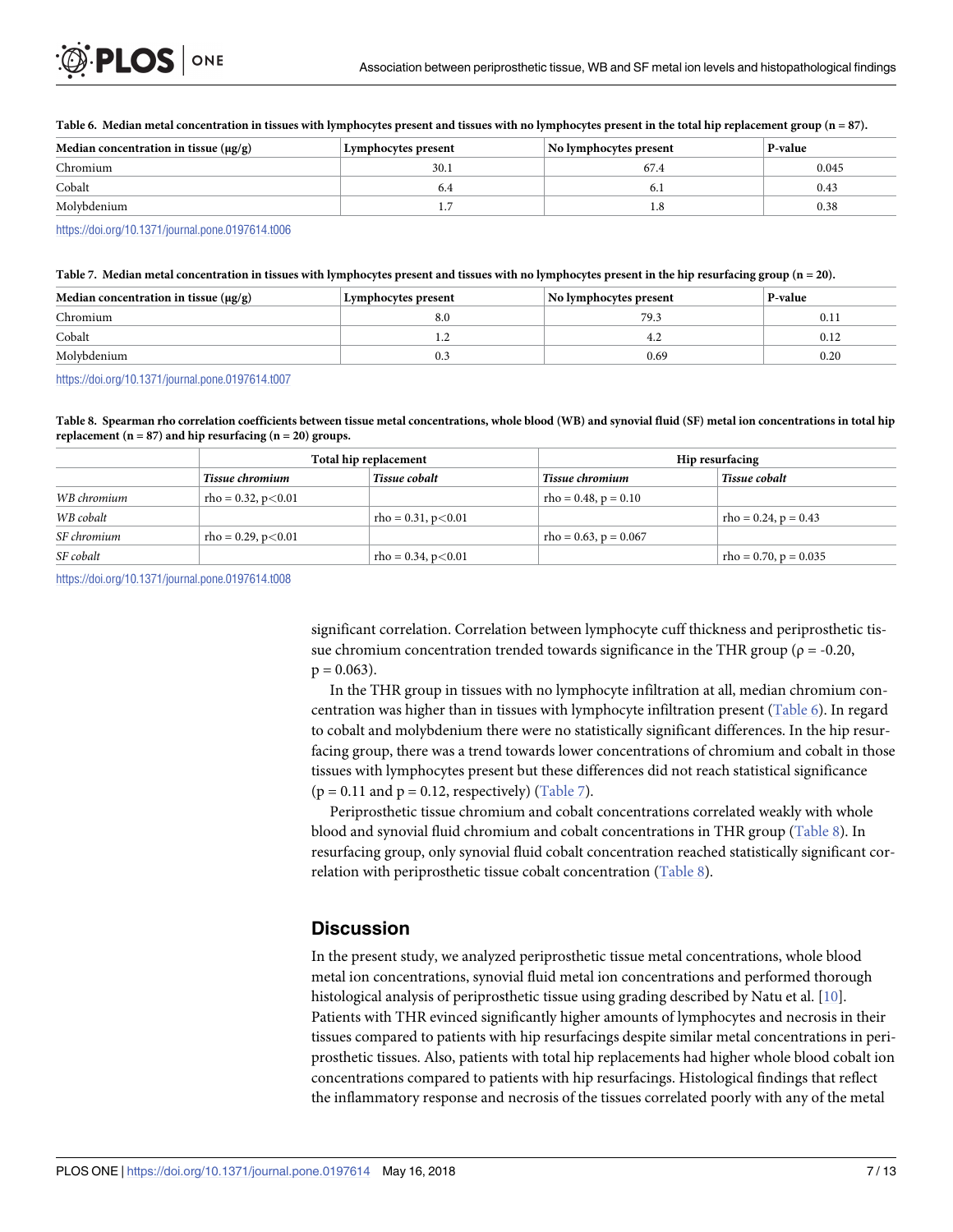<span id="page-7-0"></span>ion measurements. However, periprosthetic tissues with lymphocytic infiltration present had lower amounts of chromium than tissues with no lymphocytic infiltration present.

This study is not without limitations. Firstly, although we performed consecutive recruitment of patients, not all patients who underwent surgery because of ARMD during the recruitment period were included in our study due to some surgeons not participating in the recruitment and some patients being excluded due to infection or inadequate tissue sample. Thus, our series of patients is not completely consecutive. Secondly, we performed semiquantitative histological grading of the samples using grading described by Natu et al. [[10](#page-10-0)]. Grading was done by one observer only. Thirdly, tissue samples used for metal ion measurement were rather small (approx. 0.3g) and may not have completely reflected the average metal concentration of the whole synovium. Also, we were not able to differentiate between metal ions, metals bound to proteins and larger metal particles in the measurement of tissue metal content.

Chromium was the most prominent metal in the periprosthetic tissue in both study groups, which is in line with previous research [[19](#page-11-0),[29–32\]](#page-11-0). Median concentrations of chromium in the periprosthetic tissue exceeded those of cobalt by more than six-fold in both study groups. On the contrary, in whole blood cobalt ion concentration was higher than that of chromium in the total hip replacement group. Chromium is known to accumulate in the tissues to a high degree while cobalt ions are rapidly transported to the blood and eliminated in the urine [[33](#page-11-0),[34](#page-12-0)] which explains why chromium concentration is higher than cobalt in periprosthetic tissues and cobalt concentration higher than chromium in whole blood. However, in the hip resurfacing group the cobalt and chromium concentrations in whole blood were similar. This could be due to the small sample size of the hip resurfacing group. Cobalt concentration in whole blood was approximately twice as high in THR group compared to hip resurfacing group while chromium concentrations did not differ between implant groups. Similar findings have been published [\[35–37](#page-12-0)]. The excess cobalt in patients with a THR is likely due to material loss at the trunnion surface [\[38,39\]](#page-12-0). Periprosthetic metal concentrations correlated poorly with whole blood and synovial fluid metal ion concentrations. The only exception was the good correlation between synovial fluid and periprosthetic tissue cobalt concentrations. We suggest that the overall poor correlations are due to tissues reflecting the accumulated metal load while whole blood and synovial fluid reflect the amount of wear that has been generated more recently. Also, in whole blood and synovial fluid only metal ions are measured whereas in tissues all forms of metal, including particles, ions and metallo-organic complexes, are included in the total amount of metal. Titanium was elevated in 29 patients implying its release from the stem, acetabular cup, or head-neck trunnion. Since this elevation was also seen in patients with hip resurfacings, release from the outer surface of acetabular cup seems probable. Vendittoli et al. found that serum titanium concentrations were indeed higher in hip resurfacings than THRs [[40\]](#page-12-0). In the present study, we did not observe a statistically significant difference in titanium levels between THR and hip resurfacing groups.

We found that periprosthetic tissues retrieved from patients with total hip replacements evinced more severe necrosis and more lymphocytes compared to tissues retrieved from patients with hip resurfacings. Taper wear debris has been suggested to be more immunogenic and cytotoxic than bearing wear debris  $[41,42]$  $[41,42]$ . Xia et al. compared tissues from patients with dual-modular non-MoM implants, MoM THR and MoM hip resurfacings [[42](#page-12-0)]. In dual-modular implants there are two modular junctions which serve as a source of trunnion wear, whereas in THR there is one modular junction and in hip resurfacing there are no modular junctions at all and all wear debris originates from the bearing surfaces. Xia et al. found that tissues from patients with dual-modular implants had highest amounts of lymphocytes and tissue destruction, tissues from THR patients having lower amounts and ultimately tissues from hip resurfacing patients having the lowest amounts. This was despite the fact that tissues from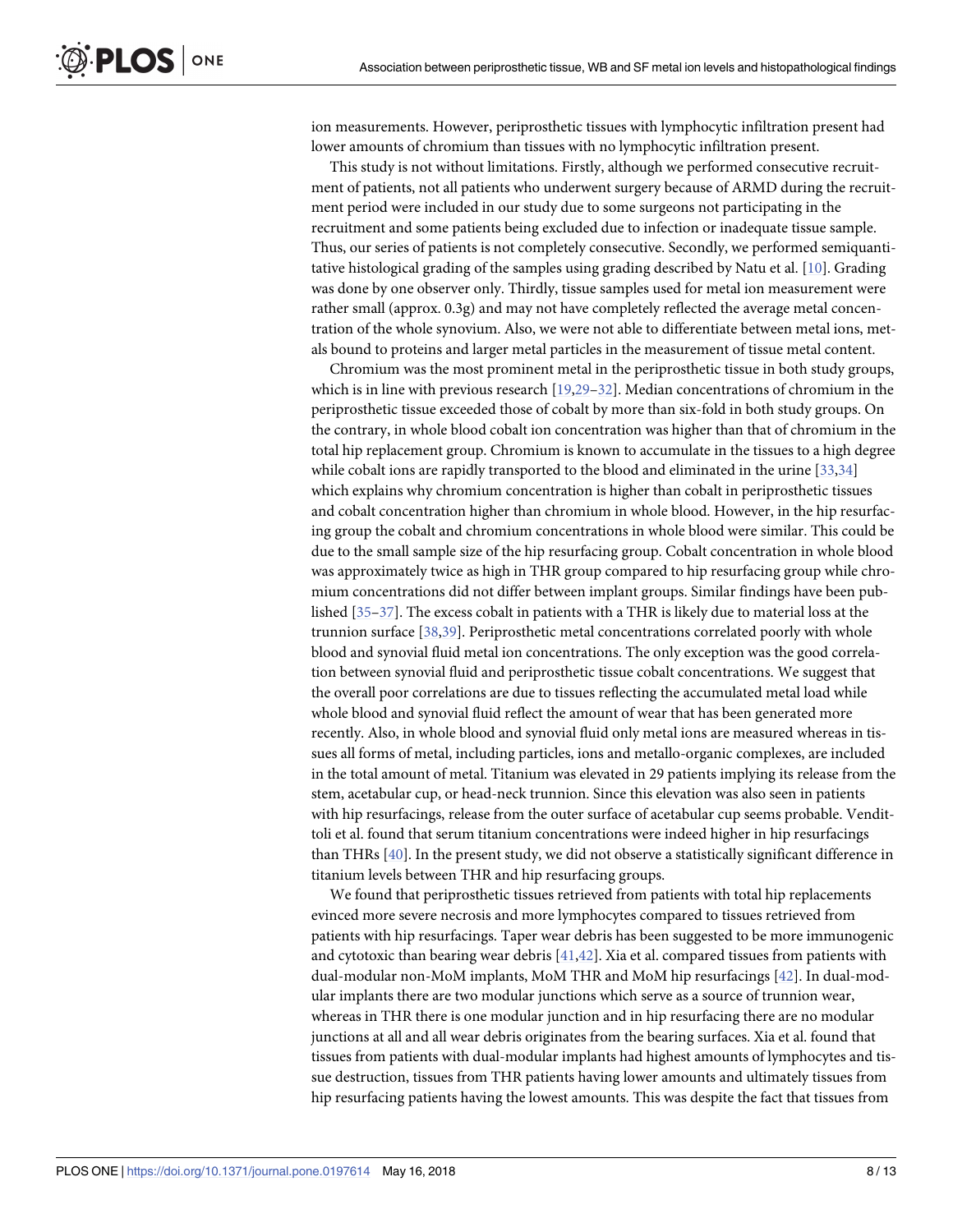patients with dual-modular non-mom implants had de facto lowest amount of metal debris. Also, patients with dual-modular implants had shortest time to failure. The authors concluded that trunnion wear is likely more immunogenic and cytotoxic than bearing wear debris, leading to rapid failure. Our results support these findings and suggest that taper wear may cause more tissue destruction than bearing wear manifesting as substantially higher failure rates for THRs than hip resurfacings despite similar amounts of metals in periprosthetic tissues.

In the present study, periprosthetic tissue, whole blood and synovial fluid metal concentrations had poor correlations with histological findings. Several retrieval studies have been conducted to study the relationship between implant wear and histopathological findings. Campbell et al. investigated the amount of implant wear and type of tissue response in patients with failed MoM hips and found that low wear was associated with a hypersensitivity type lymphocytic response [\[12\]](#page-10-0). Conversely, high component wear was associated with a macrophagedominated response suggesting non-specific wear-related cytotoxicity. Slightly differently, Grammatopoulos et al. found that implant wear was associated with the number of macrophages but not with the number of lymphocytes [[8](#page-10-0)]. In their study, all patients with a pseudotumor and a low-wearing implant had a high ALVAL score suggesting a hypersensitivity response. However, most pseudotumors were associated with highly worn prostheses. A recent study by Paukkeri et al. found that whole blood chromium and cobalt ion correlations, indirect markers of wear, were higher in patients with macrophage-dominated response and lower in patients with lymphocyte-dominated response. On the contrary, Liow et al. found no correlation between whole blood metal ion levels and histological findings in periprosthetic tissue. To the best of our knowledge, only one previous study has investigated the periprosthetic metal content in relation to histopathological findings in patients with failed MoM hip arthroplasties [\[19\]](#page-11-0). Lohmann et al. found that high periprosthetic tissue metal content (chromium, cobalt and nickel combined and separately) was associated with a lymphocyte-dominated response and low metal content with a macrophage-dominated response. We would like to address some weaknesses in the study which may have affected the outcome. Firstly, the small number of cases in that study is likely to be a limiting factor. There were only five patients in the macrophage-dominated group and 22 patients in the lymphocyte-dominated group. The high incidence for the lymphocyte-dominated response compared to the macrophage-dominated response is neither supported by previous studies  $[8,10,12]$  $[8,10,12]$  $[8,10,12]$  $[8,10,12]$  $[8,10,12]$  nor the results of our study. Furthermore, mean values for tissue metal concentration were calculated and compared between the two groups. With nonparametric variables, this is not a valid statistical method. In conclusion, literature regarding the association between histological findings and wear or indirect measures of wear is very discrepant. A recent review suggested that periprosthetic tissue metal concentrations may correlate more accurately with the histology than serum metal ion levels [\[7](#page-10-0)]. Our results do not support that hypothesis. We found that tissue metal concentrations as well as whole blood and synovial fluid metal ion concentrations had poor correlations with histological findings. However, tissues with lymphocytic infiltration had lower amounts of chromium compared to tissues with no lymphocytic infiltration. This finding alone supports the hypothesis of hypersensitivity as a cause of failure in patients with low-wearing MoM hip implants. However, there was no correlation between the amount of lymphocytes and periprosthetic chromium concentration, which makes it difficult to draw conclusions in light of the overall results.

Associations between histological findings and wear or indirect measures of wear has been inconsistent and weak in previous studies as well as the present study. In the literature, the histopathology of ARMD tissues has mainly been categorized into a wear-related foreign-body response or a supposedly hypersensitivity-related lymphocyte-type response or a mix of both. It is possible and probable that some patients have both high-wearing implants and an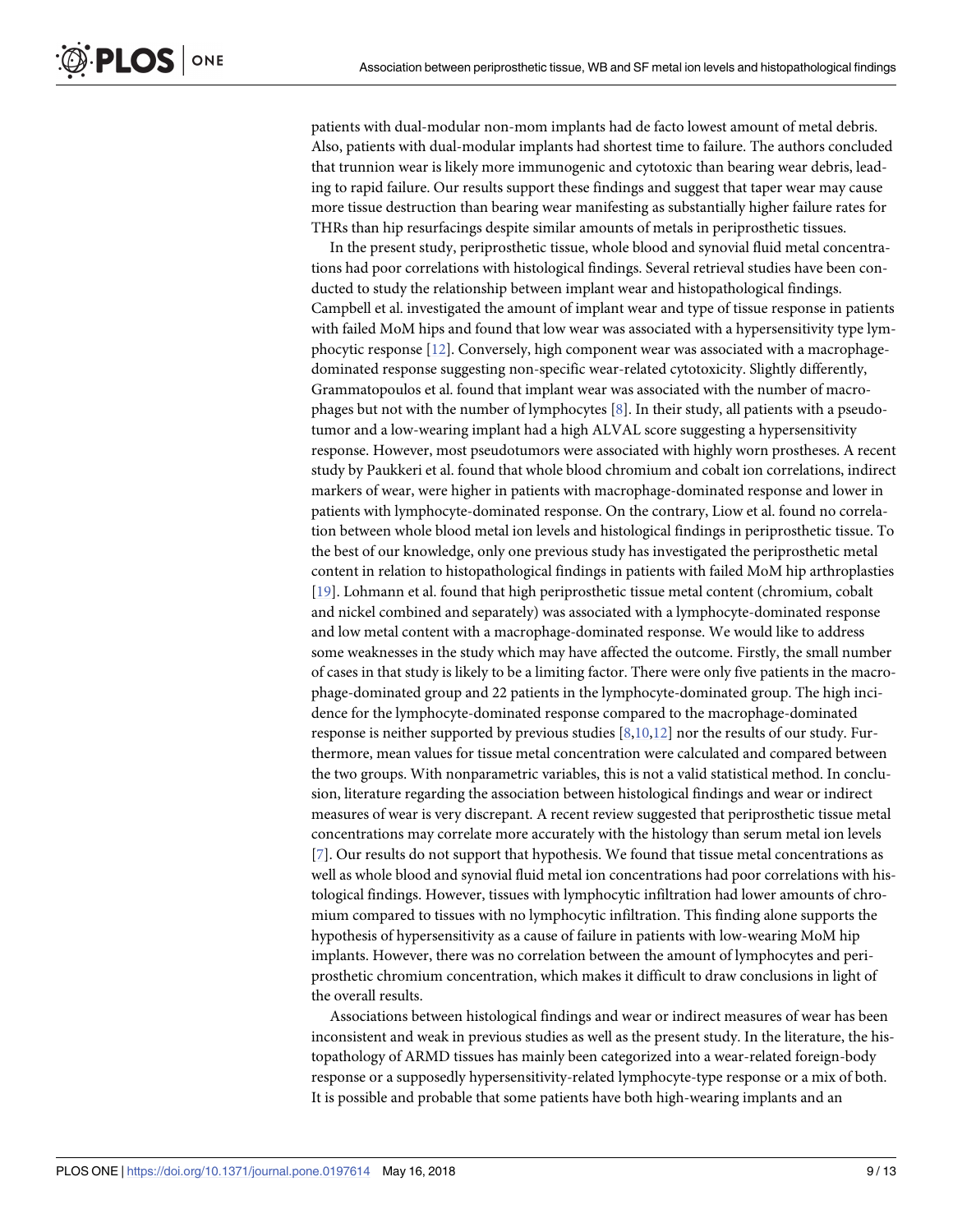<span id="page-9-0"></span>underlying hypersensitivity-type response that would have evoked even in the presence of a low-wearing implant. This combination may result in a mixed-type tissue response that has the characteristics of both wear-related innate immune responses and hypersensitivity-related adaptive tissue responses and therefore makes it difficult to distinguish between the two based on the tissue metal content or some other measure of wear. This may also explain why we did not find correlation between tissue metal concentrations and lymphocytes, but did find a difference in concentration of metals between those with no lymphocytes versus those with lymphocytes present. It is possible that the differences between different lymphocyte scores are too subtle and vulnerable to error for a statistically significant correlation to be detected between these scores and metal concentrations in tissues. In contrast, dividing the patients in two groups: those with perivascular lymphocytes and those without, may thus reflect the association between inflammatory response and tissue metal concentration more clearly. Also, trunnion wear from THR appears to elicit different tissue responses than bearing wear, which makes comparison between studies difficult. In numerous previous studies, patient susceptibility has been suggested as an important factor contributing to the development of ARMD [\[12](#page-10-0)[,14,15](#page-11-0),[17](#page-11-0)]. Patient susceptibility means that patients can elicit different types of responses to the metal debris at different levels of metal load in their tissues. We suggest that variability in the threshold level of metal debris needed to cause significant tissue responses explains the weakness and inconsistency between histological findings and wear measurements. The role of patient susceptibility in the pathogenesis of ARMD warrants further research.

## **Conclusions**

In conclusion, periprosthetic tissue metal concentrations had poor correlation with histological findings or metal ion levels in whole blood and synovial fluid. We suggest that this is mostly due to variation in patient susceptibility manifesting as individually different levels of reactivity to metal debris. Despite the similar metal concentrations in periprosthetic tissues, patients with THR evinced more lymphocytes and necrosis in their tissues compared to patients with hip resurfacings. We suggest that taper wear debris from THR is more immunogenic or cytotoxic compared to bearing surface wear debris, leading to higher failure rates in patients with THRs compared to hip resurfacings. In THR, tissues with lymphocytic infiltration had lower amounts of chromium than tissues with no lymphocytic infiltration. Similar trend was observed in hip resurfacings, but this did not reach statistical significance. These findings alone support the hypothesis of metal hypersensitivity as a cause of failure in a subgroup of patients with low-wearing hip implants. Interestingly, however, we did not observe correlation between lymphocyte scores and periprosthetic tissue chromium concentrations. Thus, it is difficult to draw solid conclusions regarding the role of metal hypersensitivity as a cause of failure in patients with low-wearing hip implants.

### **Acknowledgments**

We wish to thank Ms. Ella Lehto and Ms. Heli Kupari for maintaining our study database and for assistance with data management.

#### **Author Contributions**

**Conceptualization:** Lari Lehtovirta, Aleksi Reito, Antti Eskelinen.

**Data curation:** Lari Lehtovirta, Aleksi Reito.

**Formal analysis:** Lari Lehtovirta.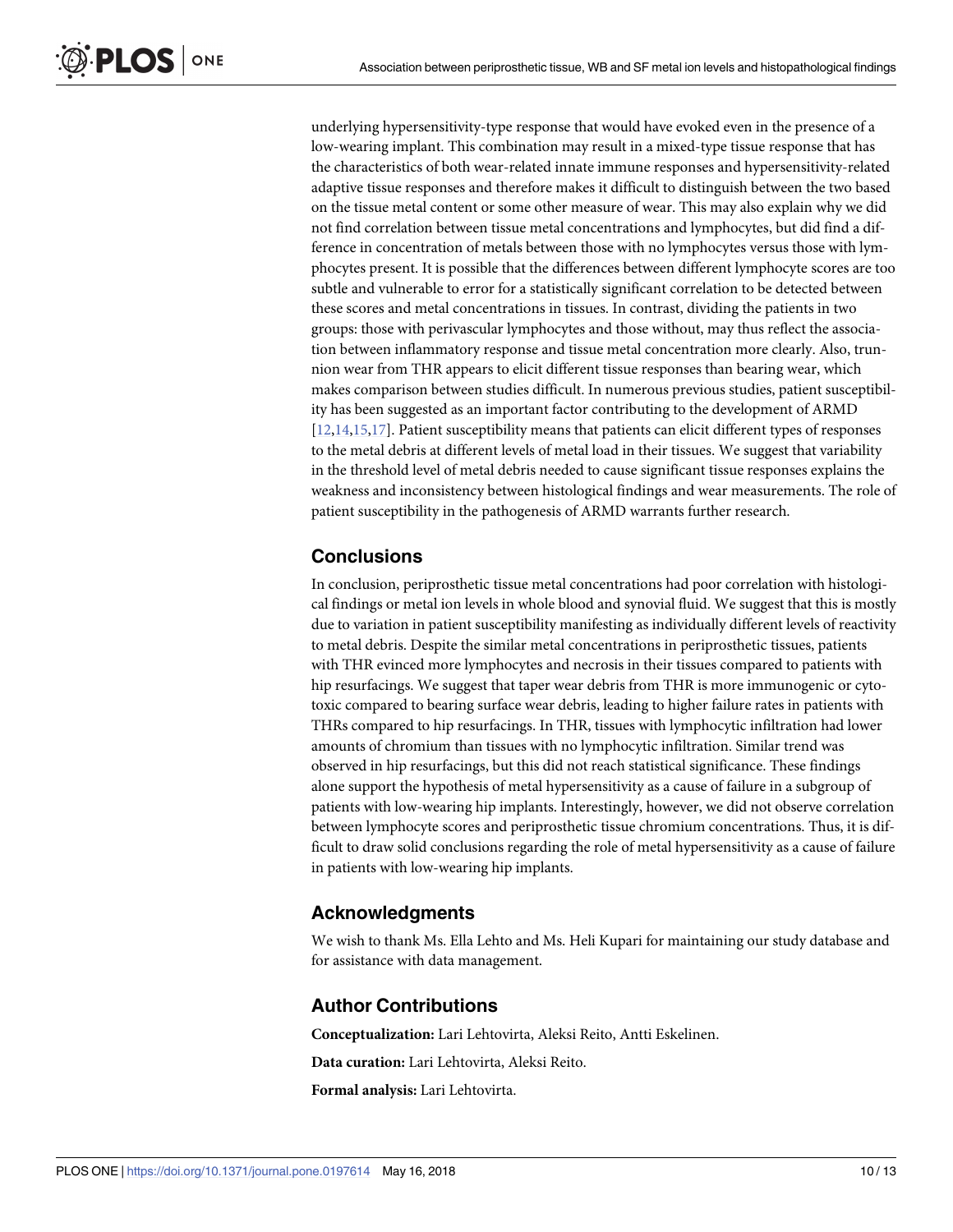<span id="page-10-0"></span>**Funding acquisition:** Antti Eskelinen.

**Investigation:** Lari Lehtovirta, Antti Eskelinen.

**Methodology:** Jyrki Parkkinen, Sirpa Peräniemi, Jouko Vepsäläinen, Antti Eskelinen.

**Project administration:** Antti Eskelinen.

**Resources:** Antti Eskelinen.

**Supervision:** Aleksi Reito, Antti Eskelinen.

**Visualization:** Antti Eskelinen.

**Writing – original draft:** Lari Lehtovirta.

**Writing** - review & editing: Lari Lehtovirta, Aleksi Reito, Jyrki Parkkinen, Sirpa Peräniemi, Jouko Vepsäläinen, Antti Eskelinen.

#### **References**

- **[1](#page-0-0).** Barrett WP, Kindsfater KA, Lesko JP. Large-diameter modular metal-on-metal total hip arthroplasty: incidence of revision for adverse reaction to metallic debris. J Arthroplasty. 2012; 27: 976–983. e1. <https://doi.org/10.1016/j.arth.2012.01.019> PMID: [22425300](http://www.ncbi.nlm.nih.gov/pubmed/22425300)
- **[2](#page-2-0).** Reito A, Puolakka T, Elo P, Pajamäki J, Eskelinen A. Outcome of Birmingham hip resurfacing at ten years: role of routine whole blood metal ion measurements in screening for pseudotumours. Int Orthop. 2014; 38: 2251–2257. <https://doi.org/10.1007/s00264-014-2429-4> PMID: [25030963](http://www.ncbi.nlm.nih.gov/pubmed/25030963)
- **[3](#page-1-0).** Langton DJ, Jameson SS, Joyce TJ, Gandhi JN, Sidaginamale R, Mereddy P, et al. Accelerating failure rate of the ASR total hip replacement. J Bone Joint Surg Br. 2011; 93: 1011–1016. [https://doi.org/10.](https://doi.org/10.1302/0301-620X.93B8.26040) [1302/0301-620X.93B8.26040](https://doi.org/10.1302/0301-620X.93B8.26040) PMID: [21768621](http://www.ncbi.nlm.nih.gov/pubmed/21768621)
- **4.** Reito A, Lainiala O, Elo P, Eskelinen A. Prevalence of failure due to adverse reaction to metal debris in modern, medium and large diameter metal-on-metal hip replacements–the effect of novel screening methods: systematic review and metaregression analysis. PloS one. 2016; 11: e0147872. [https://doi.](https://doi.org/10.1371/journal.pone.0147872) [org/10.1371/journal.pone.0147872](https://doi.org/10.1371/journal.pone.0147872) PMID: [26930057](http://www.ncbi.nlm.nih.gov/pubmed/26930057)
- **[5](#page-0-0).** Bosker B, Ettema H, Boomsma M, Kollen B, Maas M, Verheyen C. High incidence of pseudotumour formation after large-diameter metal-on-metal total hip replacement A prospective cohort study. Journal of Bone & Joint Surgery, British Volume. 2012; 94: 755–761.
- **[6](#page-1-0).** Willert H, Buchhorn GH, Fayyazi A, Flury R, Windler M, Köster G, et al. Metal-on-Metal Bearings and Hypersensitivity in Patients with Artificial Hip Joints. The Journal of Bone & Joint Surgery. 2005; 87: 28– 36.
- **[7](#page-1-0).** Athanasou NA. The pathobiology and pathology of aseptic implant failure. Bone Joint Res. 2016; 5: 162–168. <https://doi.org/10.1302/2046-3758.55.BJR-2016-0086> PMID: [27146314](http://www.ncbi.nlm.nih.gov/pubmed/27146314)
- **[8](#page-1-0).** Grammatopoulos G, Pandit H, Kamali A, Maggiani F, Glyn-Jones S, Gill HS, et al. The correlation of wear with histological features after failed hip resurfacing arthroplasty. The Journal of Bone & Joint Surgery. 2013; 95: e81.
- **[9](#page-1-0).** Mahendra G, Pandit H, Kliskey K, Murray D, Gill HS, Athanasou N. Necrotic and inflammatory changes in metal-on-metal resurfacing hip arthroplasties: relation to implant failure and pseudotumor formation. Acta orthopaedica. 2009; 80: 653–659. <https://doi.org/10.3109/17453670903473016> PMID: [19995315](http://www.ncbi.nlm.nih.gov/pubmed/19995315)
- **[10](#page-1-0).** Natu S, Sidaginamale RP, Gandhi J, Langton DJ, Nargol AV. Adverse reactions to metal debris: histopathological features of periprosthetic soft tissue reactions seen in association with failed metal on metal hip arthroplasties. J Clin Pathol. 2012; 65: 409–418. [https://doi.org/10.1136/jclinpath-2011-](https://doi.org/10.1136/jclinpath-2011-200398) [200398](https://doi.org/10.1136/jclinpath-2011-200398) PMID: [22422805](http://www.ncbi.nlm.nih.gov/pubmed/22422805)
- **[11](#page-1-0).** Langton D, Joyce T, Jameson S, Lord J, Van Orsouw M, Holland J, et al. Adverse reaction to metal debris following hip resurfacing the influence of component type, orientation and volumetric wear. Journal of Bone & Joint Surgery, British Volume. 2011; 93: 164–171.
- **[12](#page-1-0).** Campbell P, Ebramzadeh E, Nelson S, Takamura K, De Smet K, Amstutz H. Histological Features of Pseudotumor-like Tissues From Metal-on-Metal Hips. Clinical Orthopaedics and Related ResearchÂ<sup>®</sup>. 2010; 468: 2321–2327.
- **13.** Kwon Y, Ostlere SJ, McLardy-Smith P, Athanasou NA, Gill HS, Murray DW. "Asymptomatic" pseudotumors after metal-on-metal hip resurfacing arthroplasty: prevalence and metal ion study. J Arthroplasty. 2011; 26: 511–518. <https://doi.org/10.1016/j.arth.2010.05.030> PMID: [20591612](http://www.ncbi.nlm.nih.gov/pubmed/20591612)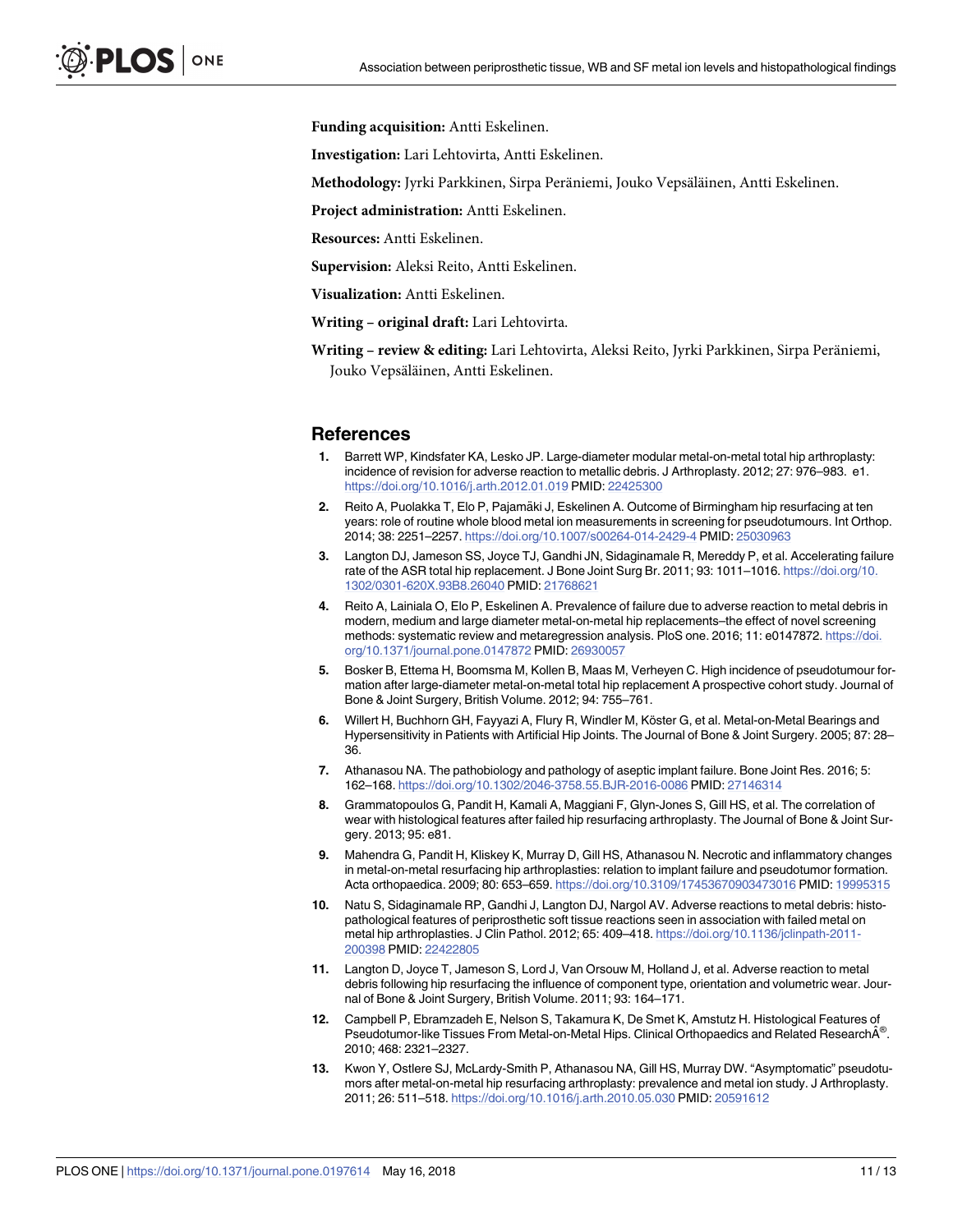- <span id="page-11-0"></span>**[14](#page-9-0).** Matthies AK, Skinner JA, Osmani H, Henckel J, Hart AJ. Pseudotumors are common in well-positioned low-wearing metal-on-metal hips. Clinical Orthopaedics and Related Research®. 2012; 470: 1895– 1906.
- **[15](#page-1-0).** Ebramzadeh E, Campbell P, Tan TL, Nelson SD, Sangiorgio SN. Can wear explain the histological variation around metal-on-metal total hips? Clinical Orthopaedics and Related Research®. 2014; 473: 487– 494.
- **[16](#page-1-0).** Paukkeri E, Korhonen R, Hämäläinen M, Pesu M, Eskelinen A, Moilanen T, et al. The Inflammatory Phenotype in Failed Metal-On-Metal Hip Arthroplasty Correlates with Blood Metal Concentrations. PloS one. 2016; 11: e0155121. <https://doi.org/10.1371/journal.pone.0155121> PMID: [27227536](http://www.ncbi.nlm.nih.gov/pubmed/27227536)
- **[17](#page-9-0).** Ebramzadeh E, Campbell PA, Takamura KM, Lu Z, Sangiorgio SN, Kalma JJ, et al. Failure modes of 433 metal-on-metal hip implants: how, why, and wear. Orthop Clin North Am. 2011; 42: 241–250. <https://doi.org/10.1016/j.ocl.2011.01.001> PMID: [21435498](http://www.ncbi.nlm.nih.gov/pubmed/21435498)
- **[18](#page-1-0).** Nawabi DH, Nassif NA, Do HT, Stoner K, Elpers M, Su EP, et al. What causes unexplained pain in patients with metal-on metal hip devices? A retrieval, histologic, and imaging analysis. Clinical Orthopaedics and Related Research®. 2014; 472: 543–554.
- **[19](#page-1-0).** Lohmann C, Meyer H, Nuechtern J, Singh G, Junk-Jantsch S, Schmotzer H, et al. Periprosthetic tissue metal content but not serum metal content predicts the type of tissue response in failed small-diameter metal-on-metal total hip arthroplasties. The Journal of Bone & Joint Surgery. 2013; 95: 1561–1568.
- **20.** Reito A, Parkkinen J, Puolakka T, Pajamäki J, Eskelinen A. Diagnostic utility of joint fluid metal ion measurement for histopathological findings in metal-on-metal hip replacements. BMC musculoskeletal disorders. 2015; 16: 1.
- **[21](#page-1-0).** Liow MHL, Urish KL, Preffer FI, Nielson GP, Kwon Y. Metal ion levels are not correlated with histopathology of adverse local tissue reactions in taper corrosion of total hip arthroplasty. J Arthroplasty. 2016; 31: 1797–1802. <https://doi.org/10.1016/j.arth.2016.01.041> PMID: [26923497](http://www.ncbi.nlm.nih.gov/pubmed/26923497)
- **[22](#page-2-0).** Reito A, Moilanen T, Puolakka T, Pajamäki J, Eskelinen A. Repeated metal ion measurements in patients with high risk metal-on-metal hip replacement. Int Orthop. 2014; 38: 1353–1361. [https://doi.](https://doi.org/10.1007/s00264-014-2300-7) [org/10.1007/s00264-014-2300-7](https://doi.org/10.1007/s00264-014-2300-7) PMID: [24638214](http://www.ncbi.nlm.nih.gov/pubmed/24638214)
- **23.** Reito A, Puolakka T, Elo P, Pajamäki J, Eskelinen A. High prevalence of adverse reactions to metal debris in small-headed ASR™ hips. Clinical Orthopaedics and Related Research®. 2013; 471: 2954– 2961.
- **[24](#page-2-0).** Reito A, Elo P, Puolakka T, Pajamäki J, Eskelinen A. Femoral diameter and stem type are independent risk factors for ARMD in the large-headed ASR THR group. BMC musculoskeletal disorders. 2015; 16: 1.
- **[25](#page-2-0).** Hart AJ, Satchithananda K, Liddle AD, Sabah SA, McRobbie D, Henckel J, et al. Pseudotumors in association with well-functioning metal-on-metal hip prostheses: a case-control study using three-dimensional computed tomography and magnetic resonance imaging. J Bone Joint Surg Am. 2012; 94: 317– 325. <https://doi.org/10.2106/JBJS.J.01508> PMID: [22336970](http://www.ncbi.nlm.nih.gov/pubmed/22336970)
- **[26](#page-3-0).** Searle J, Kerr J, Halliday J, Powell L. Iron storage disease. Pathology of the liver. 1994; 1: 219–241.
- **[27](#page-3-0).** Scheuer P, Lefkowitch J. Disturbances of copper and iron metabolism. Liver biopsy interpretation. 1980: 189–192.
- **[28](#page-3-0).** Davies AP, Willert HG, Campbell PA, Learmonth ID, Case CP. An unusual lymphocytic perivascular infiltration in tissues around contemporary metal-on-metal joint replacements. J Bone Joint Surg Am. 2005; 87: 18–27. <https://doi.org/10.2106/JBJS.C.00949> PMID: [15634811](http://www.ncbi.nlm.nih.gov/pubmed/15634811)
- **[29](#page-7-0).** Catelas I, Medley JB, Campbell PA, Huk OL, Bobyn JD. Comparison of in vitro with in vivo characteristics of wear particles from metal–metal hip implants. Journal of Biomedical Materials Research Part B: Applied Biomaterials. 2004; 70: 167–178.
- **30.** Catelas I, Campbell PA, Bobyn JD, Medley JB, Huk OL. Wear particles from metal-on-metal total hip replacements: effects of implant design and implantation time. Proc Inst Mech Eng H. 2006; 220: 195– 208. <https://doi.org/10.1243/09544119JEIM112> PMID: [16669387](http://www.ncbi.nlm.nih.gov/pubmed/16669387)
- **31.** Hart AJ, Quinn PD, Sampson B, Sandison A, Atkinson KD, Skinner JA, et al. The chemical form of metallic debris in tissues surrounding metal-on-metal hips with unexplained failure. Acta biomaterialia. 2010; 6: 4439–4446. <https://doi.org/10.1016/j.actbio.2010.06.006> PMID: [20541630](http://www.ncbi.nlm.nih.gov/pubmed/20541630)
- **[32](#page-7-0).** Scharf B, Clement CC, Zolla V, Perino G, Yan B, Elci SG, et al. Molecular analysis of chromium and cobalt-related toxicity. Scientific reports. 2014; 4.
- **[33](#page-7-0).** Merritt K, Crowe TD, Brown SA. Elimination of nickel, cobalt, and chromium following repeated injections of high dose metal salts. J Biomed Mater Res. 1989; 23: 845–862. [https://doi.org/10.1002/jbm.](https://doi.org/10.1002/jbm.820230804) [820230804](https://doi.org/10.1002/jbm.820230804) PMID: [2777829](http://www.ncbi.nlm.nih.gov/pubmed/2777829)